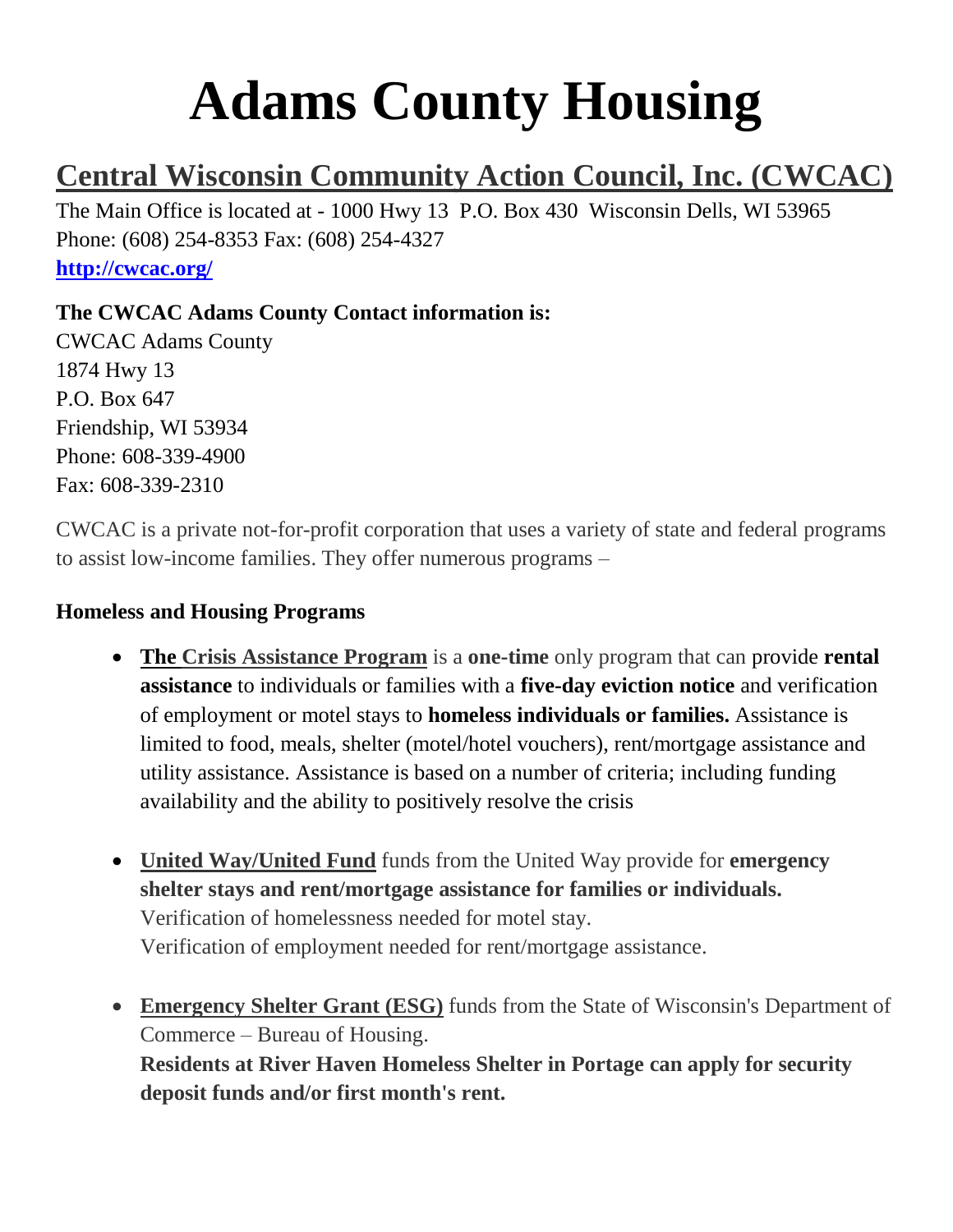- **Project Chance (PC) Scattered Site Transitional Housing** funded by a HUD Continuum of Care Grant. PC is a housing program for homeless families or individuals. Case Managers work with program participants for up to 24 months to help connect them with **housing,** employment and benefits such as Food Stamps or SSI, W-2, education/job skills training, counseling for mental health or AODA issues, childcare, transportation, medical/dental/physical exams/prescriptions and household goods.
- **Section 8 Housing Choice Voucher Program** this program is contracted through WHEDA and provides **rent assistance** to eligible households at or below 50% of County Median Income (CMI). The number of vouchers we are authorized to fill may fluctuate during the contract period based on available funds. We maintain a waiting list; the wait time averages between one and four years to receive assistance. Eligible families pay between 30-40% of their adjusted income for rent; the balance is subsidized by the U.S. Department of Housing and Urban Development (HUD). Resident portions of the rent are re-evaluated at least once a year. Applications may be requested by contacting our main office and speaking to the receptionist. Applications may be downloaded from the link below and or picked up at our main office.

Placement on a waiting list is based on the time and date of application. Unreasonably long waiting lists will be closed; when a waiting list is opened announcements are published in the local newspapers. Open waiting lists have a link below to download an application.

Please download and fill out the application and return to the address below. Once the wait list is closed we will no longer be accepting applications. Adams County – is currently **Closed**

Please Mail All Completed Applications To: CWCAC P.O. Box 680 Friendship, WI 53934

### **Apartment Space**

### **Kirk-Wood Apartments, Adams, WI**

6 unit apartment building serving low-income individuals and families.

### **Pine Grove Apartments, Adams, WI**

8 unit apartment building serving those with disabilities.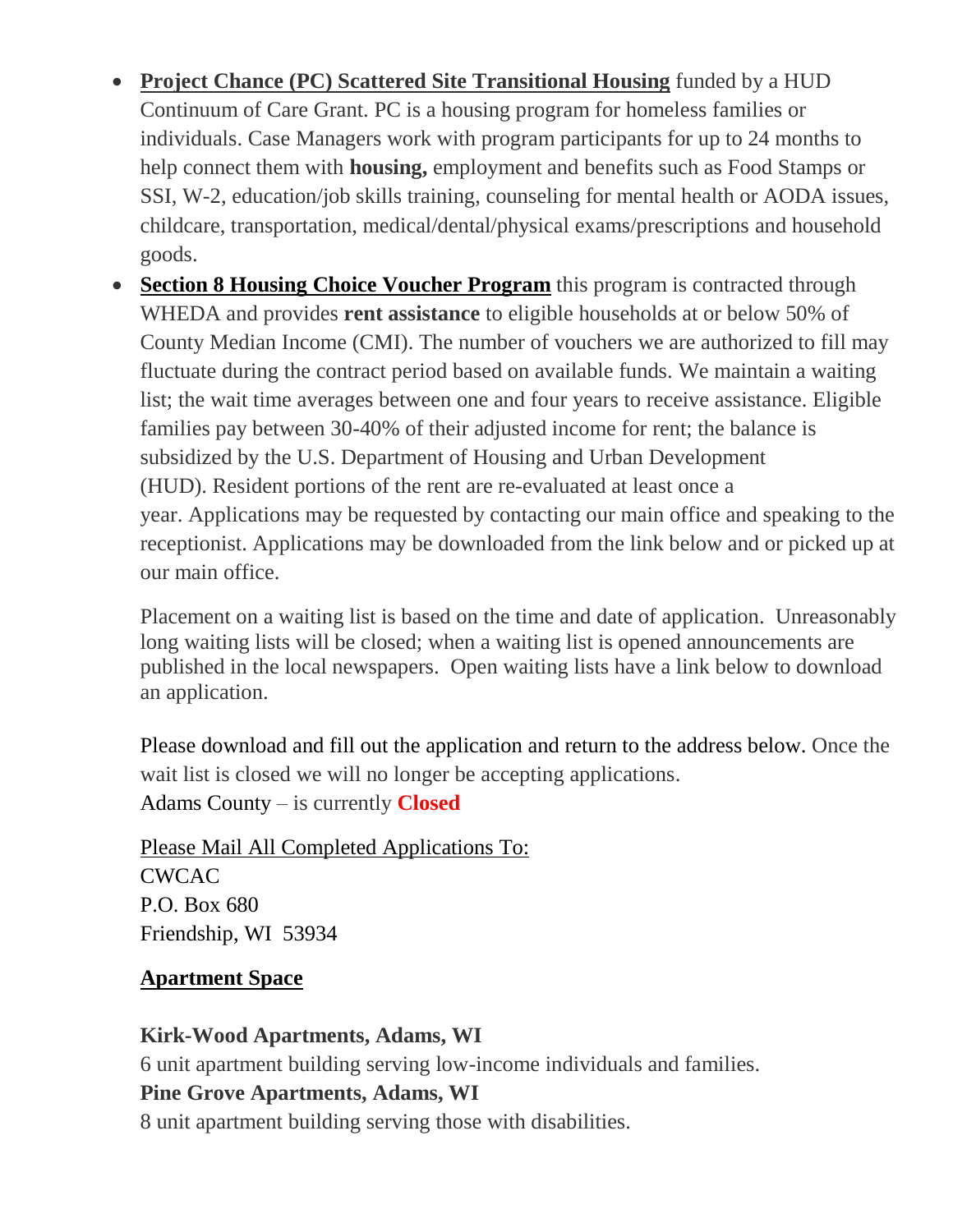# **Foundation for Rural Housing**

888-400-5974 **[www.wisconsinruralhousing.org](http://www.wisconsinruralhousing.org/)**

We serve all Wisconsin counties except Dane, Milwaukee or Racine. Since we are a state-wide organization, we require that you check with any local agencies to see if they can help you first. For a list of agencies by county click below.

**<http://www.wisconsinruralhousing.org/links/16localresources.pdf>**

If you have dependent children and an eviction notice, please contact your local Emergency Assistance agency. For a map of agencies by county click below. **<http://dcf.wisconsin.gov/w2/locator/w2locator.htm>**

If they cannot help or are out of funds, then contact us.

- **Mortgage Payment-Critical Assistance** assists income-eligible clients (must include proof of income) who are 3 months or more behind in mortgage payments and in imminent risk of foreclosure and homelessness. **Click below for application form. <http://www.wisconsinruralhousing.org/applications/mortgage.pdf>**
- **Property Tax-Critical Assistance** assists income-eligible clients (must include proof of income) who are 2 years or more behind on your property tax payments and in imminent risk of foreclosure and homelessness. **Click below for application form. <http://www.wisconsinruralhousing.org/applications/taxes.pdf>**
- **Security Deposit-Critical Assistance** assists income-eligible clients (must include proof of income) also your landlord must fill out and sign the bottom half of page 6 before the application is returned to us. **Click below for application form. <http://www.wisconsinruralhousing.org/applications/securitydeposit.pdf>**
- **Delinquent Rent-Critical Assistance** assists income-eligible clients (must include proof of income) who have late rent payments, also your landlord must fill out and sign the bottom half of page 6 before the application is returned to us. **Click below for application form.**

**<http://www.wisconsinruralhousing.org/applications/rent.pdf>**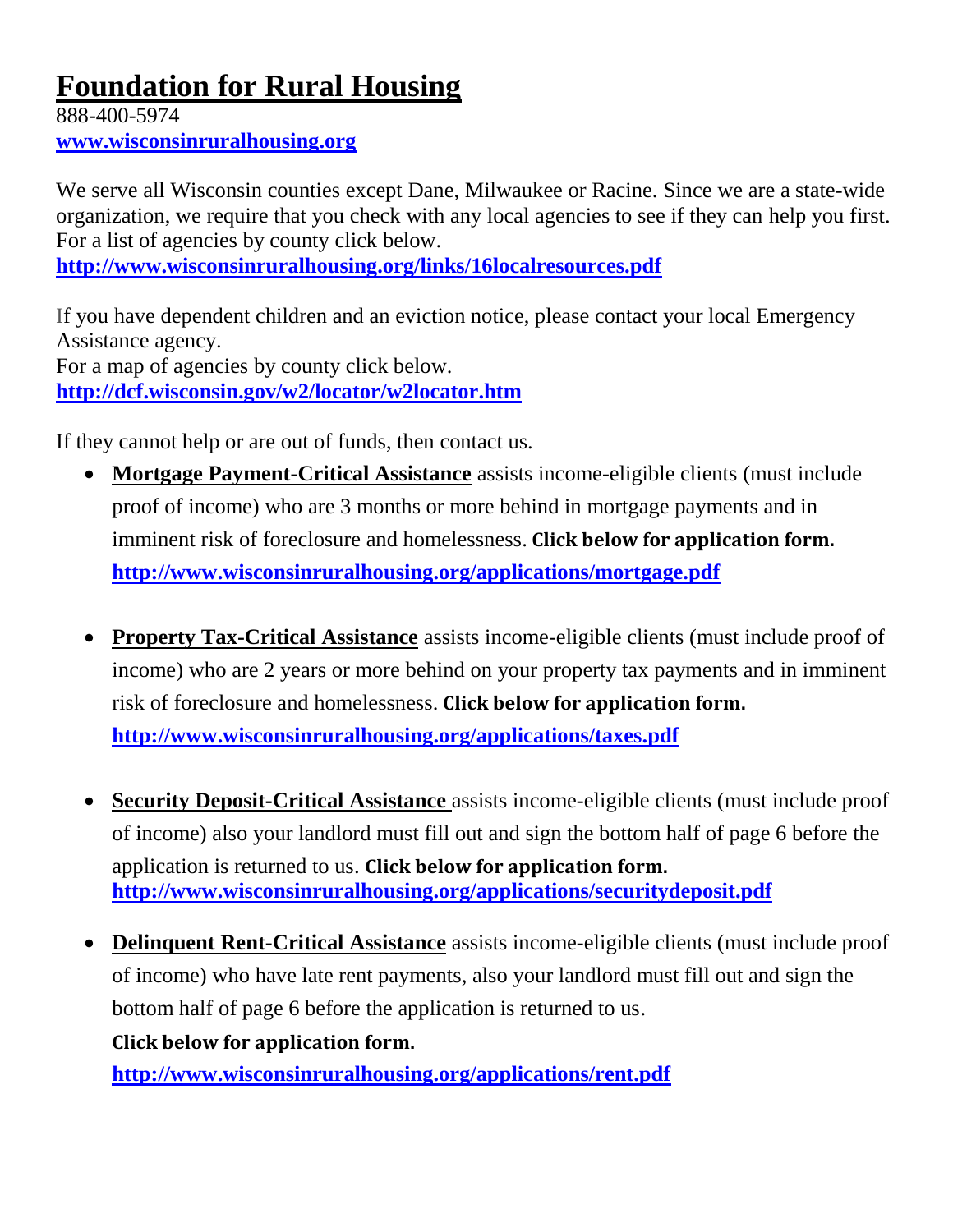## **Renewal Unlimited - Housing Assistance Program**

#### **800-344-7543 Toll free**

Director of Housing Services Renewal Unlimited, Inc. 2900 Red Fox Run Portage, WI 53901 608-742-5329 ext. 42

#### **<http://www.renewalunlimited.net/>**

#### **The Tenant Based Rental Assistance Program**

The Tenant Based Rental Assistance Program (TBRA) produces housing opportunities for households that earn not more than 80% of County Median Income (CMI). It is designed to provide assistance for individuals and families who have a member with a documented disability. Assistance is provided in the form of a grant for a period of up to 12 months for rent and/or security deposit.

 **HOME Homebuyer Program** is designed to **assist low to moderate income families** with the **purchase and/or rehabilitation of a home**.

Renewal Unlimited, Inc. provides assistance in the form a 0%, deferred loan as a second mortgage to be used for down payment and closing costs associated with the purchase. A homebuyer's household income must fall below 80% of the County Median Income in order to be eligible for the program.

Homebuyers must not have owned a home within a three year period. The homebuyer must also make a contribution to their purchase between \$250.00 and \$1,000.00 depending on their income. Homebuyer Counseling is also provided for all Homebuyer Program applicants using a one-on-one approach with each household looking for assistance. Counseling will address home buying issues including affordability, refinancing and budgeting

 **The Neighborhood Stabilization Program (NSP)** allows Renewal Unlimited, Inc. to purchase foreclosed properties within Portage and Pardeeville. After the homes are purchased directly from the lender, the homes are rehabbed and then sold to an income eligible family who falls under 120% of the County Median Income. Families who are eligible to purchase the home and fall under 80% County Median Income are also eligible to utilize down payment and closing cost assistance dollars through the HOME Homebuyer Program.